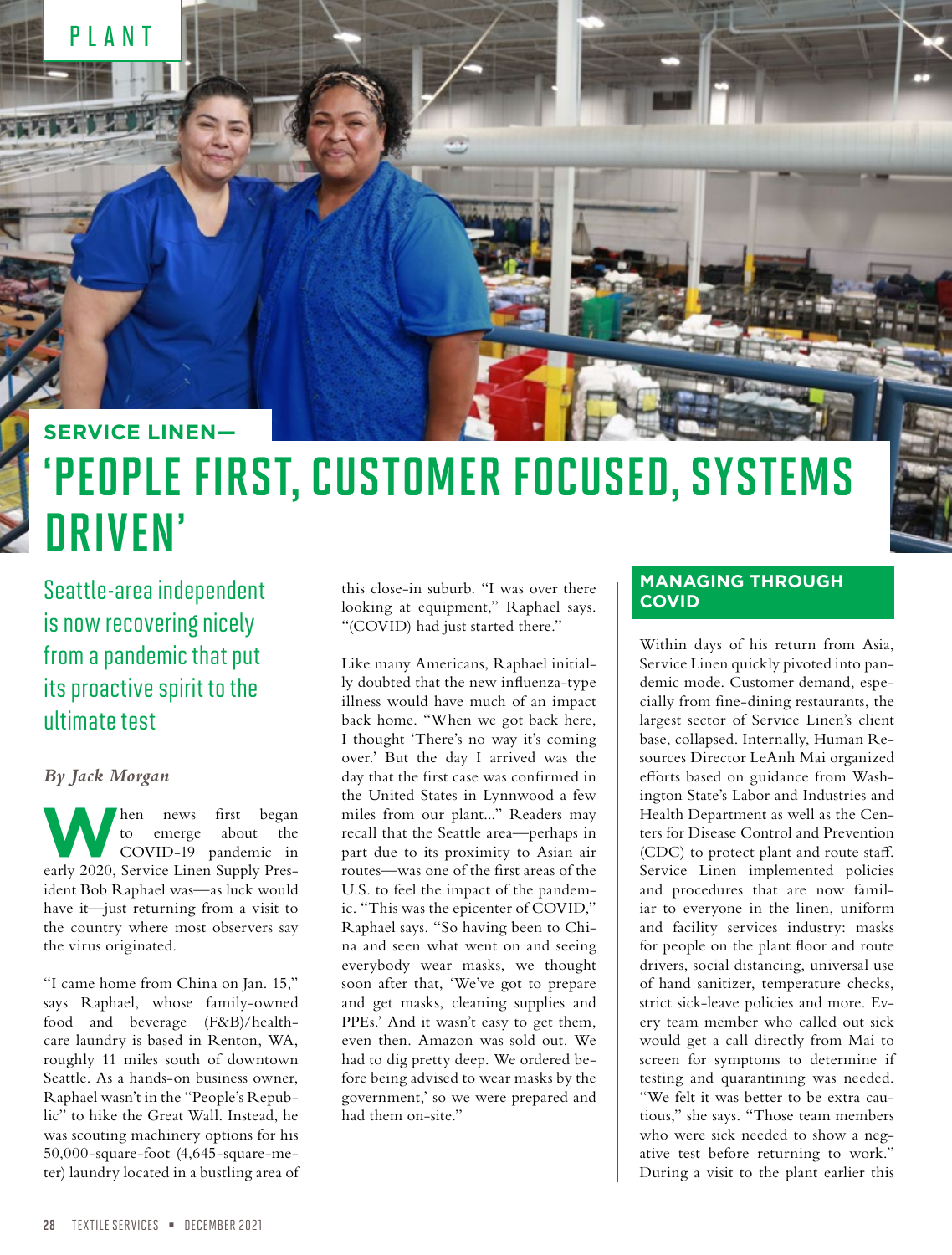year, Mai confirmed that the precautions were effective, with very few employees contracting COVID. "There were a few (cases)," she says. "None were traced to work exposure with most picking it up from family members at home."

Since then, it's been a bumpy ride for Service Linen. Raphael notes a series of waves related to the pandemic. "This market has been a little crazy because we kind of double dipped," he says. "By that I mean at the beginning we were way down. Our worst-case-scenario was about 80%. Food and beverage was down over 80%. The company was down just over 70%. Medical wasn't down as much, but it was down close to 50%. So we were hurting."

We recently contacted Raphael for an update on the pandemic; he gave us a cautiously upbeat assessment. For starters, the area's F&B market has staged a significant recovery. "Many restaurants have reopened, especially smaller neighborhood restaurants," he says. "In our markets, many of the larger travel and convention restaurants have closed permanently. Our fine-dining revenue is approximately 70% of pre-pandemic levels." As for the outlook for 2022, he's adjusting to the new reality. "We think the business that is coming back, has come back," Raphael says. "We are at

a new baseline and are moving forward from there."

Meanwhile, Raphael says the company is continuing to operate with extensive safety procedures. "We still are all wearing masks in the plant and of course at all customer sites," he says. "We believe this gives us the best chance of keeping everyone safe." When asked about OSHA's recently issued "Emergency Temporary Rule" requiring businesses with 100 or more people to either get vaccinated or submit to weekly testing for COVID, Raphael says he isn't worried. "Our Director of Human Resources LeAnh Mai did a fantastic job of working individually with each of our Team Members to help them understand the need for vaccinations and to help set appointments for them," he says. "Our team is over 97% vaccinated with most of the unvaccinated meeting exemption requirements and testing regularly."

Service Linen's focus on putting its people first—particularly when COVID struck—naturally extends to protecting its customers and the environment in which both operate. Those core values are reflected in the company's commitment to TRSA certification programs, including Clean Green and Hygienically Clean. While doing the right thing is often its own reward, Raphael says the certification program has given his company a competitive edge with restaurant customers, as well as the outpatient-medical facilities serviced by the company's MediCleanse division. "It's huge for us—both in the medical and food and beverage," Raphael says of the company's participation in Hygienically Clean and other certification programs. These include HLAC (Healthcare Laundry Accreditation Council) and NSF (National Sanitation Foundation) certifications along with Hygienically Clean Food Service and Healthcare and Clean Green.

The latter certification is appealing, even to restaurants in the environmentally conscious Seattle market. "It might not matter as much in Arkansas," says Jesse Jassny, director of healthcare sales. "Nothing against Arkansas," he adds with a laugh. "But here in the Northwest, environmental initiatives and stewardship for the environment is very compelling." Raphael adds that Hygienically Clean and Clean Green dovetail somewhat with healthcare groups that are trying to reduce garment waste, while conserving the natural resources used to process flatwork and garments. Restaurants typically are more bottom-line oriented, but some customers do have an environmental focus. "There are a few people who do," he says, speaking of pro-'green' restaurateurs. Yet the certification seldom is an issue in F&B requests for proposals

**BELOW:** (1/r) A Chicago Dryer/Mobics scanning system on this ironer can detect small tears or stains, thus providing customers with an extra measure of linen quality; a conveyor system at the end of the plant's tunnel washer takes clean, pressed goods onto the next stage of processing. On the opening page: Margarita Gonzalez and Martha Stanford, two longtime employees, take timeout for a photo on a mezzanine level overlooking the plant's wash floor.

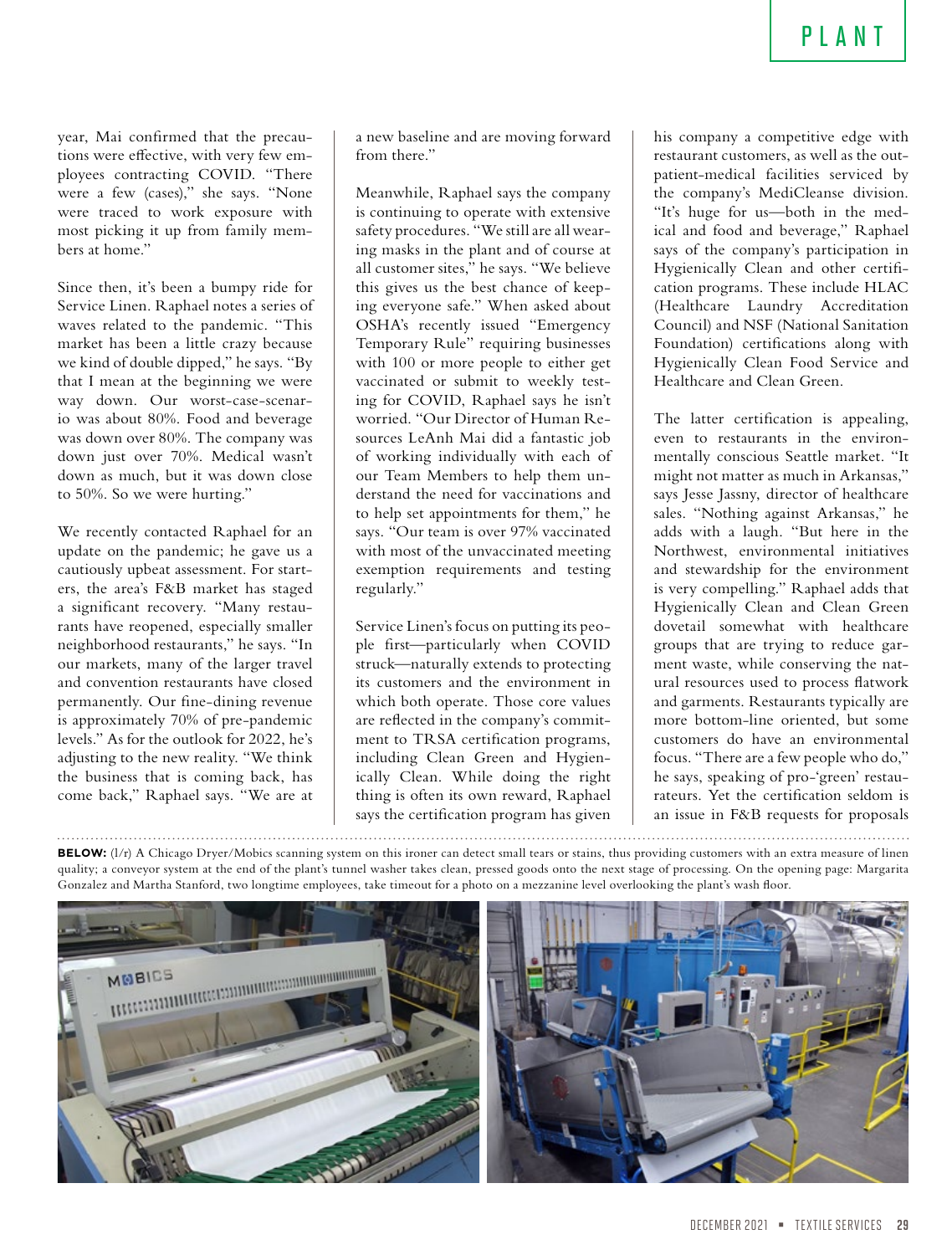

**ABOVE:** (clockwise, from top) Employees feed flatwork into a sheet feeder; an employee feeds soiled items into a vacuum system that whisks them away to a sling prior to washing. Employees feed small-piece textiles into an ironer. An employee inspects a chef coat before it moves to packout/delivery.

(RFPs). Healthcare providers are more proactive on the conservation issue. "We've seen environment questions in most RFPs for medical," Raphael says. "They want to know what we're doing. They want to know about the environmental issues." *Textile Services* got a look at how Service Linen puts its environment and infection-control protocols to work during a walk-through of their plant.

#### **IN THE PLANT**

Service Linen's roots stretch back through previous owners to the early 20th century, Raphael says. The Jassny family acquired the business, then known as Renton Laundry, in 1946. They renamed it Service Linen Supply. A decade later, Frank Raphael, Bob's father, joined the business as a partner. Today, David Jassny's son Jesse—as previously noted—is director of healthcare sales.

Service Linen's reconditioned headquarters once housed a Ford dealership in the early 1920s. In recent years, Service Linen added an eye-catching brick, steel and glass exterior in cooperation with local authorities for this historic district. Inside is an extensive laundry operation that makes maximum use of its production space.

Our tour, led by Raphael and Director of Operations D.J. Lipman, began in the soil area. A building addition added in 2002 gave the soil area a 32-foot (9.7-meter) ceiling. Outpatient medical and F&B goods are kept separate throughout the process, starting with incoming soil sorting. All garments, including healthcare and F&B goods, such as chef coats, are equipped with ultra-high frequency radio frequency identification (RFID) tags from Positek RFID. They are scanned in on the soil side and also on the clean side of the plant.

Employees sort both the flatwork and garments into slings. When goods reach a set weight, they move via a rail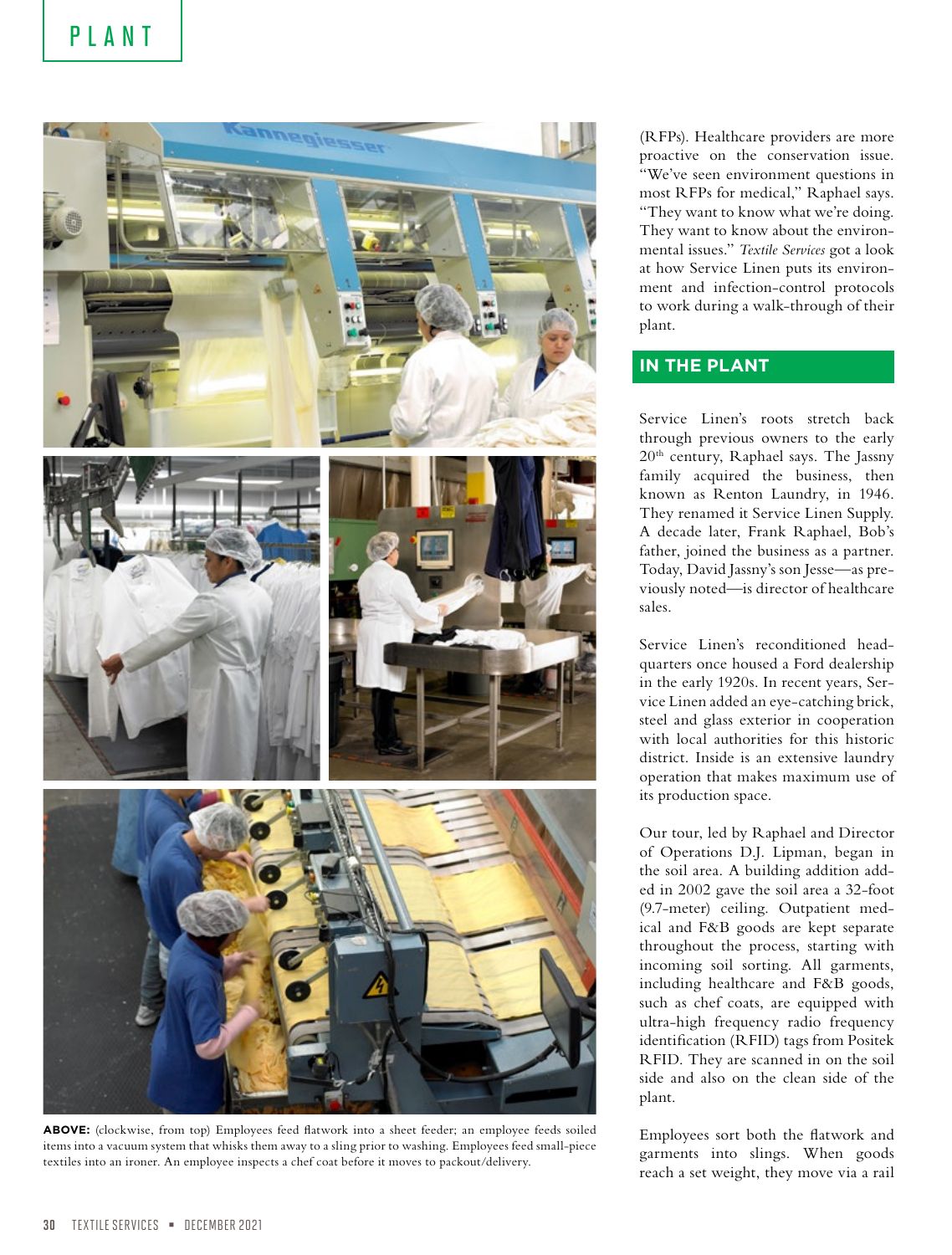system and are stored in a ceiling area until space in the wash-aisle machinery is available for them. A computer system dispatches slings as needed to the tunnel washer for processing. Staff move cartloads of small-lot or stain-rewash items to one of several washer/extractors. Virtually all of he goods processed here are rental items that Service Linen provides to its roughly 3,000 customers. In 2012, Service Linen installed a Pellerin Milnor tunnel washer. This machine serves as the workhorse for wash floor. We watched as goods moved on the overhead rail system. The textiles then dropped from the sling into the mouth of the tunnel, which features 10, 250 lb. (113 kg.) compartments. Raphael praised the performance of the tunnel, which averages .6 gallons of water per pound. The plant features a walled separation of clean and soiled goods to prevent cross-contamination. It also has negative air flow that constantly moves air in the soil area away from the clean side.

Raphael credits Unitex Textile Rental Services Chairman Michael Potack with encouraging him to diversify into processing textile goods for healthcare providers, such as clinics and surgicenters. The company's work with that sector began in 1995. Today, work for the MediCleanse division takes up a significant share of the company's throughput. "Michael Potack inspired me to get into medical textiles, and we appreciated his sage advice," Raphael says.

Other equipment in the wash aisle includes five 900 lb. Ellis washer/extractors and four Pellerin Milnor pony washers. Wash chemicals include AdvaCare™, an EPA-registered disinfecting detergent from Ecolab.

Stepping through to the clean side of the plant, we find a finishing area with an eclectic mix of equipment from an array of vendors. Like the China visit noted above, Raphael says he's traveled to Europe several times to shop for machinery to enhance his operation. He's satisfied that he found equipment that

# **In-House 'Facebook' Boosts Staff Solidarity**

On a wall near a stairwell in the Service Linen Supply plant in Renton, WA, is a flier touting a website for "My SLS Family" ("SLS" was coined a few years ago for Service Linen Supply.) This project was spearheaded by LeAnh Mai, Service Linen's director of human resources. Her goal was to help employees get to know each other better and build a stronger sense of staff unity. We learned more about this program and other initiatives aimed at boosting teamwork and recruitment/retention during an interview with Service Linen's management team, including President Bob Raphael, Director of Healthcare Sales Jesse Jassny, Director of Operations D.J. Lipman, CFO Ken Stewart and Director of Service David Rish-Brown.

Mai says that Service Linen has purchased the "Communifier" software program that serves as an in-house Facebook. With this intranet program, employees can post information or comments online to share with colleagues. "Employees have log-ins," says Mai. "David (Rish-Brown) publishes service weekly updates there. Jesse does the same, so does D.J. But I think it's just a matter of getting information out to team members and to the public. We try to make it very family oriented." She adds that they request photos of new babies or pets, shots from weekend hiking trips or weather events, such as heavy snow, which is rare in the Seattle area. "I posted my snowman pictures!"

Raphael says the idea for the in-house website came from reading books on team-member engagement. "We hired Clean and Simple Marketing a division of an industrial uniform-rental company, CITY Laundering of Oelwein, IA, that specializes in helping non-competitor independent operators enhance their communication efforts," he says. "Emily Hauber, director of communications for Clean and Simple Marketing, helps us manage all of our internal communication and social media recruiting. Fresh content is critical to this project's success and Emily and her team provide a steady supply. keeping us on track."

At first, the COVID-19 pandemic distracted staff from spending time on the "My SLS Family" site. But Raphael characterizes the project as a "slow build." He's convinced it ultimately will pay dividends in terms of improved morale and staff longevity. "It's nice for me because it's a lot like Facebook," he says. "We can post online. So when I see a post for a job well done that I never would have known about, I can now send them a thank you. I can reinforce the great thing that they did."

While employees have had a limited amount of "face time," My SLS Family offers an online platform for information-sharing. CITY staff helped jump-start the program by preparing brief bios on staff members and writing stories that then were posted for their team members to read. CITY and Service Linen staff meet regularly to discuss content and image-enhancement issues, such as reformatting the company's vision/mission statement. "They're giving us a lot of internal marketing advice," Raphael says. "And helping us with our social media recruiting team," he says, adding that Infinite Laundry oversees all of Service Linen's outside communications, including the website and videos. "They really understand our industry. They do fabulous work."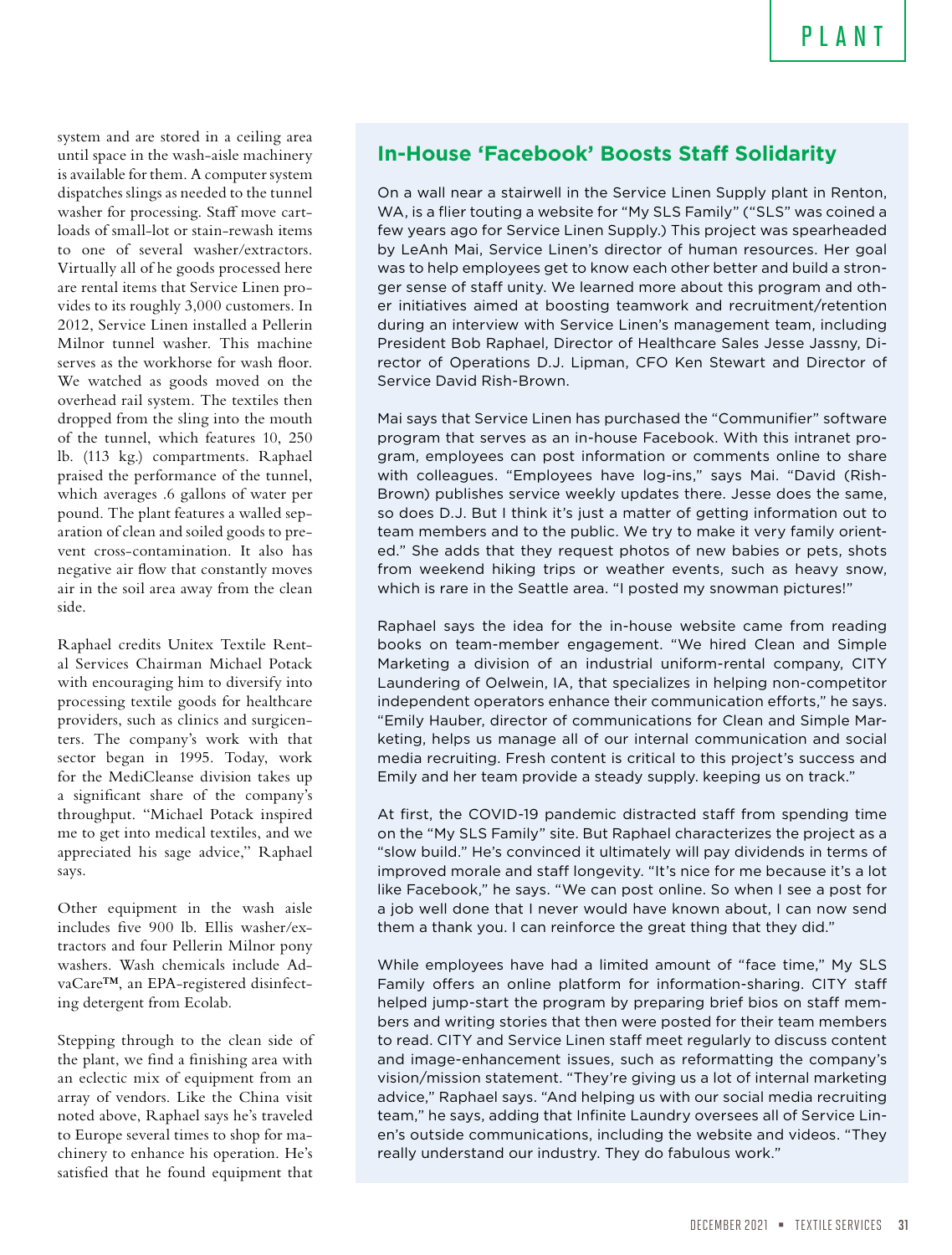# PLANT

drives system efficiency while maximizing quality. "We went to Europe to find the state-of-the-art equipment that would provide the quality we require."

Among the systems we saw on the clean side were four Kannegiesser large-piece sheet feeders. We watched as rows of employees fed flatwork into one of four Lapauw ironers. Two ironers are equipped with a Chicago Dryer/Mobics scanning systems that automatically

screens textiles for holes, stains, tears or other defects. "They really help us improve our quality," Raphael says.

Other equipment includes:

- 6 450-500 lb. (204-226 kg.) dryers
- 4 Foltex folders for scrubs, napkins and small pieces



**ABOVE:** Management Team (l/r): front row: Jesse Jassny, dir. of healthcare sales; LeAnh Mai, dir. of human resources; middle row: Patrick Dembiczak, regional service manager; Ken Stewart, CFO; D.J. Lipman, dir. of operations; Grahame Lippert, key account manager; back row: Joedon Terry, dir. of sales, F&B; Bryan Carpmail, chief engineer; David Rish-Brown, dir. of service; and Bob Raphael, president.

- 2 Jean Michel "Mini Neptune" (Girbau) folder
- An energy-saving heat-exchanger from Ludell
- A Colmac tunnel finisher used mainly for cubicle curtains

We next saw a Felins automated packaging system for napkins and other textiles. This labor-saving equipment moves goods automatically via conveyor, then covers and seals them in plastic for packout.

As for garments, Service Linen's RFID tagging of inventory allows any of the company's 150 employees to track the movement of goods to and from customer locations, thus reducing the risk of disputes over losses. The system also virtually eliminates garment shortages. Before the workwear goes through final checks in a "bundle verifier" the garments are tunnel finished in a Lapauw Hot Stream, which processes them shoulder to shoulder. Raphael says this process renders a high-quality presslike finish with excellent throughput. A Colmac triple buck also is used to press lab coats, each of which are hand inspected and touched-up with a hand iron.

Outgoing garments go through multiple sorts to place them in the correct order by route, customer and individual wearer. A robot voice approves bundles with the correct quantity of goods, saying "OK" when the items match a customer's order. This system is also supplied by Positek RFID.

Beyond the finishing aisle, we saw rows of carts ready for loading onto the company's trucks, plus racks of thousands of stored garments awaiting movement to customers. On one of the carts, Raphael points out that they adopted the use of office-style binder clips to connect route paperwork to the cart. This is a less-messy and more-reliable method than tape, he says.